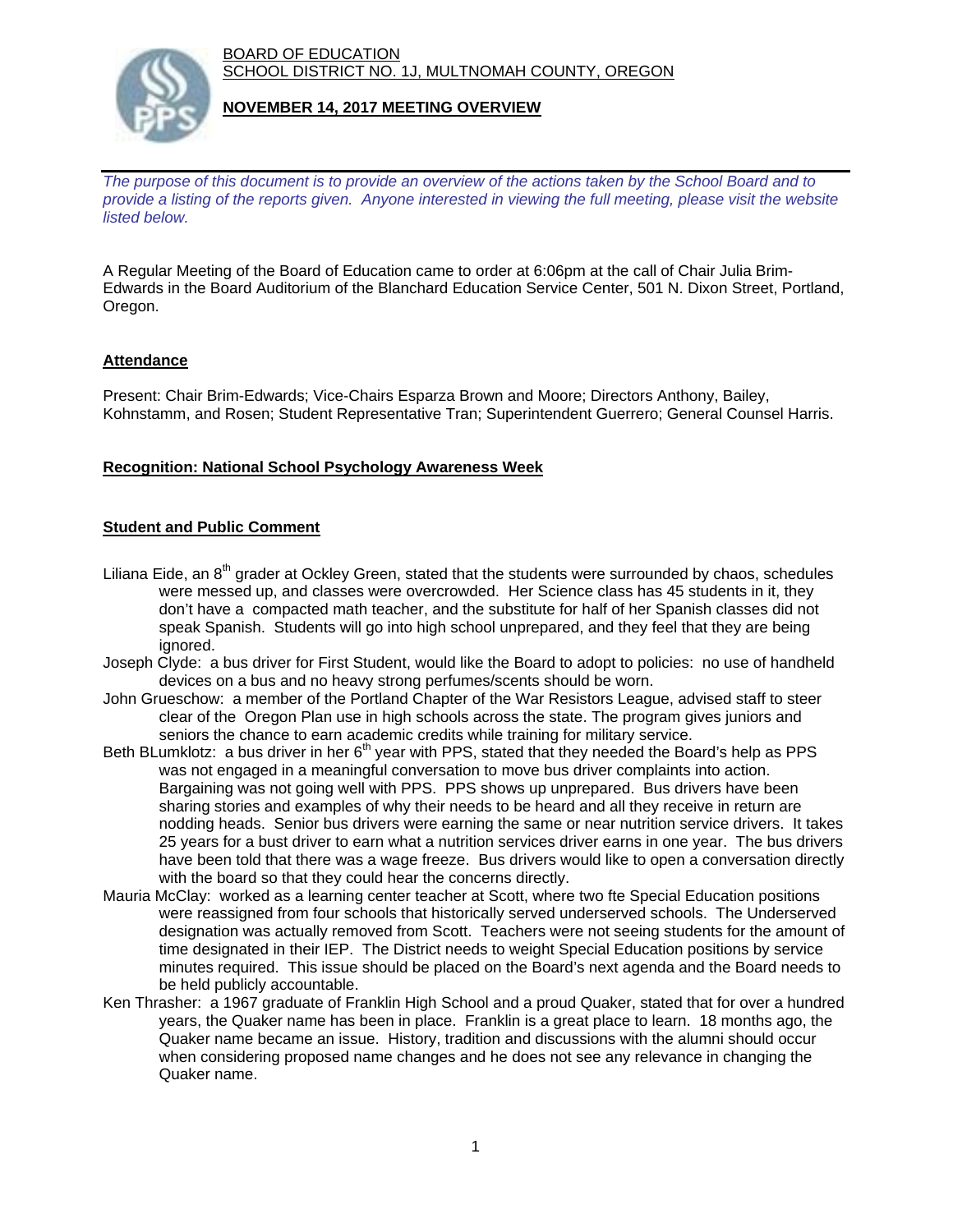- Vanessa Rentschler: her son is autistic and he was only being provided glorified babysitting this year from Special Education. She asked the Board to please suspend the Special Education policy change and to please work with families. Director Kohnstamm asked Superintendent Guerrero and Board Office Manager Rosanne Powell to follow-up on the issue.
- Rebecca Jacobson: reported that her son in on the autism spectrum and that five years ago she had a bad experience with PPS. It took staff two weeks to figure out where her son should be placed, and that was lost time that can never be regains. The timing and placement was bad. Without ever meeting her son, they placed him in a B Room and no one at the schools knew how to help him. After many suspensions, the IEP team called a meeting, took a vote, and for the final four weeks of the school year, placed him in Pioneer.

# **Action Items**

- One Year Extension of District Council of Unions Contract Public Comment: None
- Approval of 2017-19 Service Employees International Union Contract Public Comment: None
- Middle School Implementation: Authorization to Borrow Public Comment: None
- Amendment to Middle School Resolution Public Comment:

Phoebe Perez: attends ACCESS Academy and stated that no building was designated in the resolution for ACCESS. She asked that Rose City Park continue to house ACCESS.

- Anjali Wearasinghe: 7<sup>th</sup> Grader at Beverly Cleary, stated that Middle School was tough and taking apart a cohort will disrupt the lives of the students. She asked the Board to amend the proposed resolution so that the middle schools will be grandfathered to Grant High School. The students were promised attendance at Grant when they were younger.
- Jason Blomklotz: wants a good principal, a cutting edge curriculum, social support systems, and a building that allow for a dynamic program and that was safe. PPS has failed to plan for success. The Board has not done its work. He demanded to sit at the table for decisions and demanded that the Board partner with the community. The plan has to be clear.
- Maria Cordero: PPS and the Board have repeatedly conducted political stunts to make sure that they are not following any formula for success. Tubman should open and should benefit everyone with a culturally relevant and empowering education. Why can't Tubman be the first school centering on blackness in all forms. Privileged schools ae not asked to make sacrifices. An unreliable foundation, a fallen down building, and telling the black community it is equitable. If any community was due a new school, it would be Portland's black community. How will the district engage teachers of color? That topic is central to PAT negotiations taken place now.
- Nick Matthern: stated that K8s have failed many students in Portland and that there was a significant facility problem at Tubman. If environmental concerns do arise at Tubman, an alternate site should be determined; but, in the interim, don't allow that to hinder our students to a thriving middle school.
- Claire Dennerlein: has a 5<sup>th</sup> grade student at Martin Luther King Jr. school and added that a middle school was needed at Tubman with a black-centered education.
- Grant High School Budget Amendment Public Comment: None